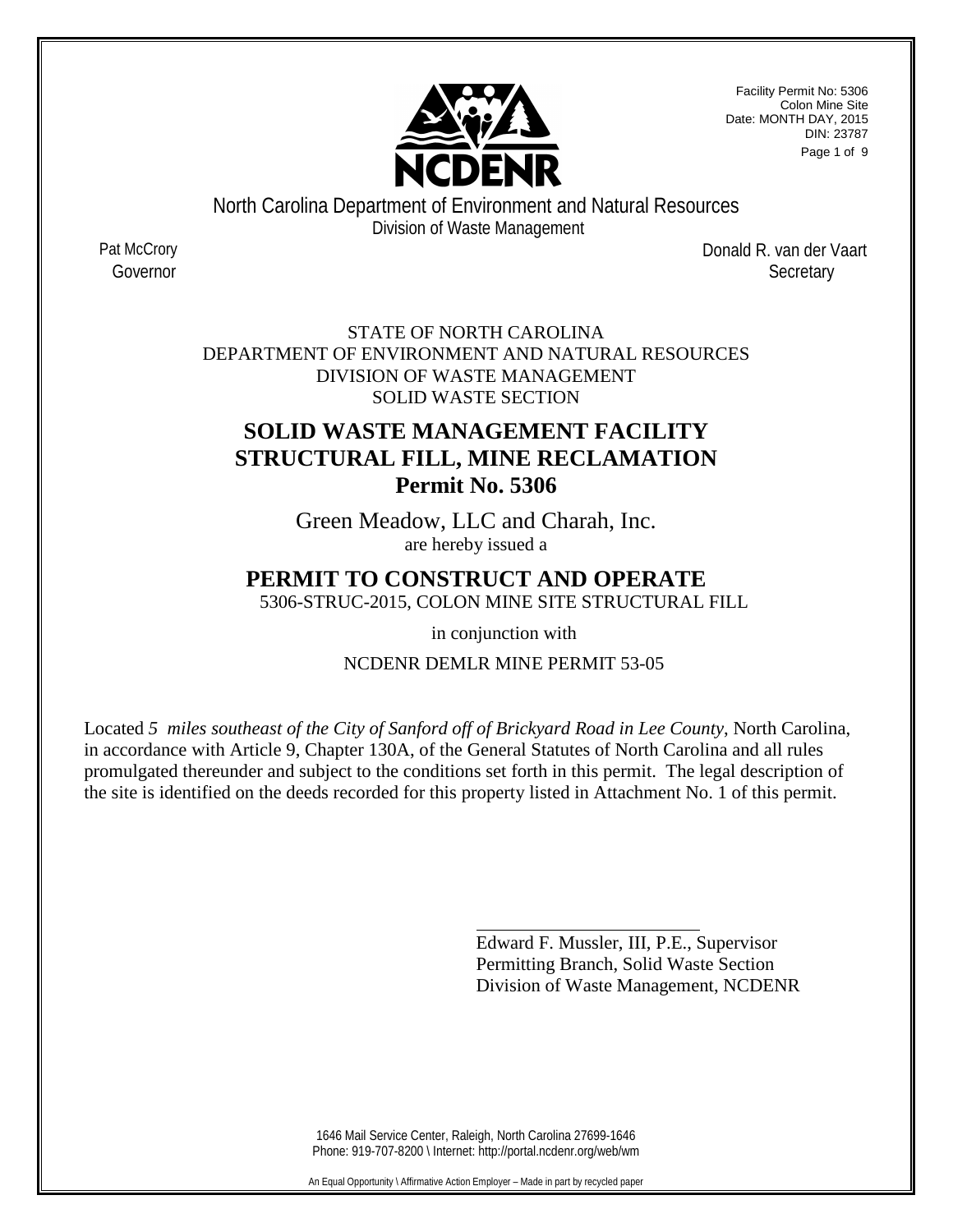Facility Permit No: 5306 Colon Mine Site Date: MONTH DAY, 2015 DIN: 23787 Page 2 of 9

## **ATTACHMENT 1** GENERAL PERMIT CONDITIONS/INFORMATION

Permit to Operate Date Table

| Permit                               | Status          | <i>s</i> suance           | Review                    | Expiration                | DIN   |
|--------------------------------------|-----------------|---------------------------|---------------------------|---------------------------|-------|
| 5306-STRUCT-2015,<br>Colon Mine Site | <b>Proposed</b> | <b>MONTH</b><br>DAY, 2015 | <b>MONTH</b><br>DAY, 2020 | <b>MONTH</b><br>DAY, 2025 | 23787 |

General Conditions

- 1. This permit is issued by the North Carolina Department of Environment and Natural Resources (NCDENR), Division of Waste Management, Solid Waste Section (Section) in accordance with North Carolina General Statute §130A-309.218. The construction must be implemented in accordance with Attachment 2 of this permit. The operation must be implemented in accordance with Attachment 3 of this permit.
- 2. The persons to whom this permit is issued ("permittee") are the owners and operators of the coal combustion products structural fill.
- 3. The owner of land where coal combustion products have been used shall file a statement of the volume and locations of the coal combustion residuals or products with the Register of Deeds in the county or counties where the property is located. The statement shall identify the parcel of land according to the complete legal description on the recorded deed, either by metes and bounds or by reference to a recorded plat map. The statement shall be signed and acknowledged by the landowners in the form prescribed by G.S. 47-38 through G.S. 47-43. Recordation shall be required within 90 days after completion of a structural fill project using coal combustion residuals or products. A copy of the recordation shall be forwarded to the department.
- 4. When this property is sold, leased, conveyed, or transferred in any manner, the deed or other instrument of transfer shall contain in the description section in no smaller type than that used in the body of the deed or instrument a statement that coal combustion products have been used as structural fill material on the property.
- 5. Operation of this structural fill shall be in accordance with the Solid Waste Management Rules, 15A NCAC 13B, Article 9 of the Chapter 130A of the North Carolina General Statutes, the conditions contained in this permit, and the approved plan. Should the approved plan and the rules conflict, §130A Part 2I, Coal Ash Management Act shall take precedence unless specifically addressed by permit condition. Failure to comply shall be a violation and may result in enforcement or permit revocation.
- 6. This permit is issued based on the documents submitted in support of the application for permitting the facility including those identified in Attachment 1, "List of Documents for Approved Plan", and which constitute the approved plan for the facility. Where discrepancies exist, the most recent submittals and the Conditions of Permit shall govern.
- 7. This permit may be transferred only with the approval of the department, through the issuance of a new or substantially amended permit in accordance with applicable statutes and rules. In accordance with NCGS  $\S 130A-295.2(g)$  the permittee must notify the department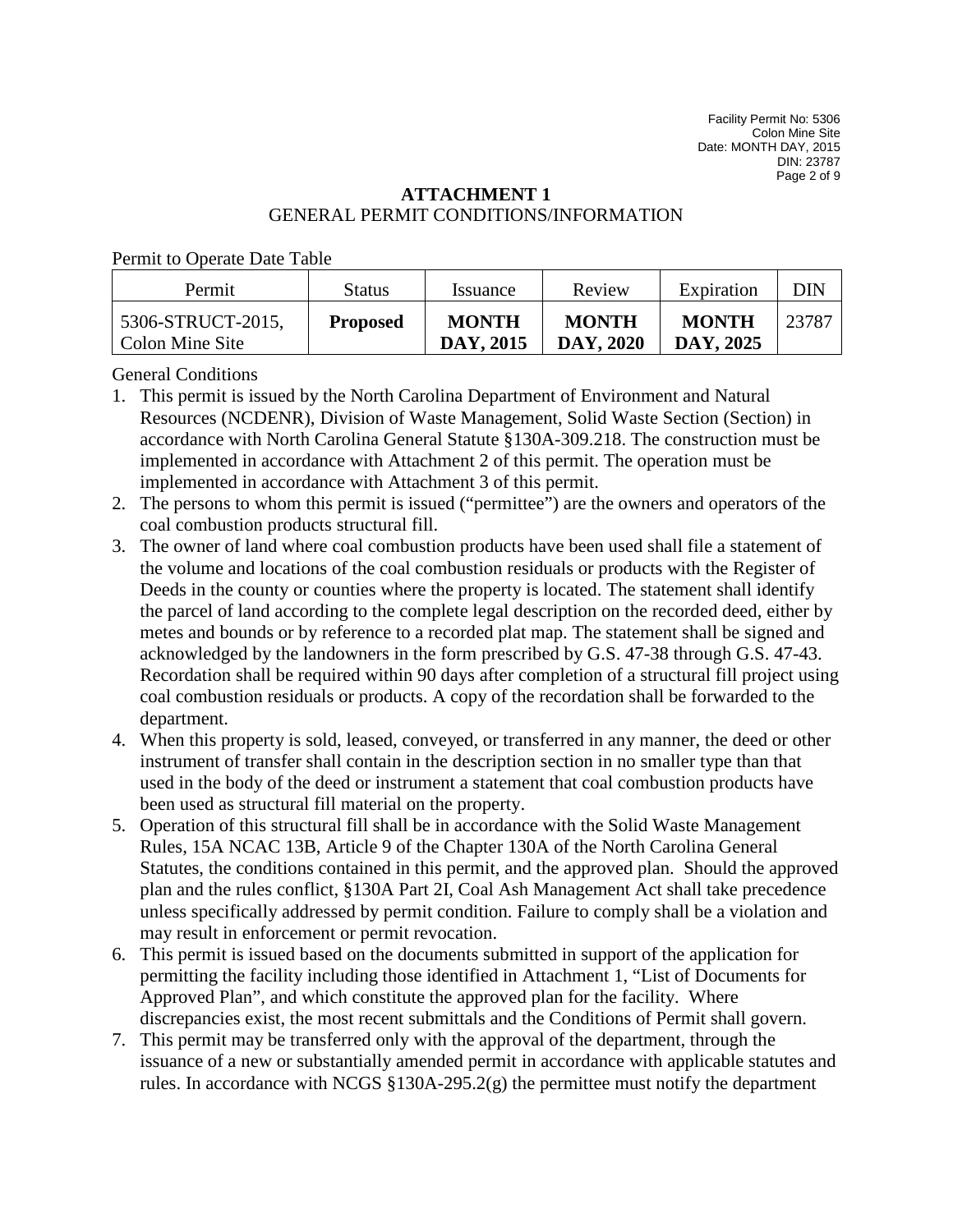thirty (30) days prior to any significant change in the identity or business structure of either the owner or the operator, including but not limited to a proposed transfer of ownership of the facility or a change in the parent company of the owner or operator of the facility.

8. The permittee is responsible for obtaining all permits and approvals necessary for the development of this project including approval from appropriate agencies for a mining permit, a general or individual NPDES Stormwater Discharge Permit. Issuance of this permit does not remove the permittee's responsibilities for compliance with any other local, state or federal rule, regulation or statute.

Properties Approved for the Solid Waste Management Facility

| Lee County, N.C. Register of Deeds |         |                       |                                  |  |
|------------------------------------|---------|-----------------------|----------------------------------|--|
| <b>Book</b>                        | Page    | <b>Property Owner</b> | Acres                            |  |
| 1372                               | 467-476 | Green Meadows, LLC    | 410.56                           |  |
|                                    |         |                       | Total Site Acreage: 410.56 acres |  |

### Permitting History

| <b>Permit Type</b>                                   | Date Issued            | <b>DIN</b> |
|------------------------------------------------------|------------------------|------------|
| Colon Mine Site, Mine Reclamation, Original Issuance | <b>MONTH DAY, 2015</b> | 23787      |

List of Documents for Approved Plan

| <b>DIN</b> | Description                                                               |
|------------|---------------------------------------------------------------------------|
| 24019      | Permit Application. Prepared for Green Meadows. Prepared by HDR. DATE.    |
| 24020      | <b>Operations Plan. Prepared for Green Meadows. Prepared by HDR. DATE</b> |
|            | <i>(extracted from the Application)</i>                                   |
| 24021      | Water Quality Monitoring Plan, Prepared for Green Meadows. Prepared by    |
|            | <b>HDR. DATE</b> (extracted from the Application)                         |
| 22481      | North Carolina Special Warranty Deed. Prepared by Green Meadows, LLC.     |
|            | December 2014                                                             |

*~ End of Section ~*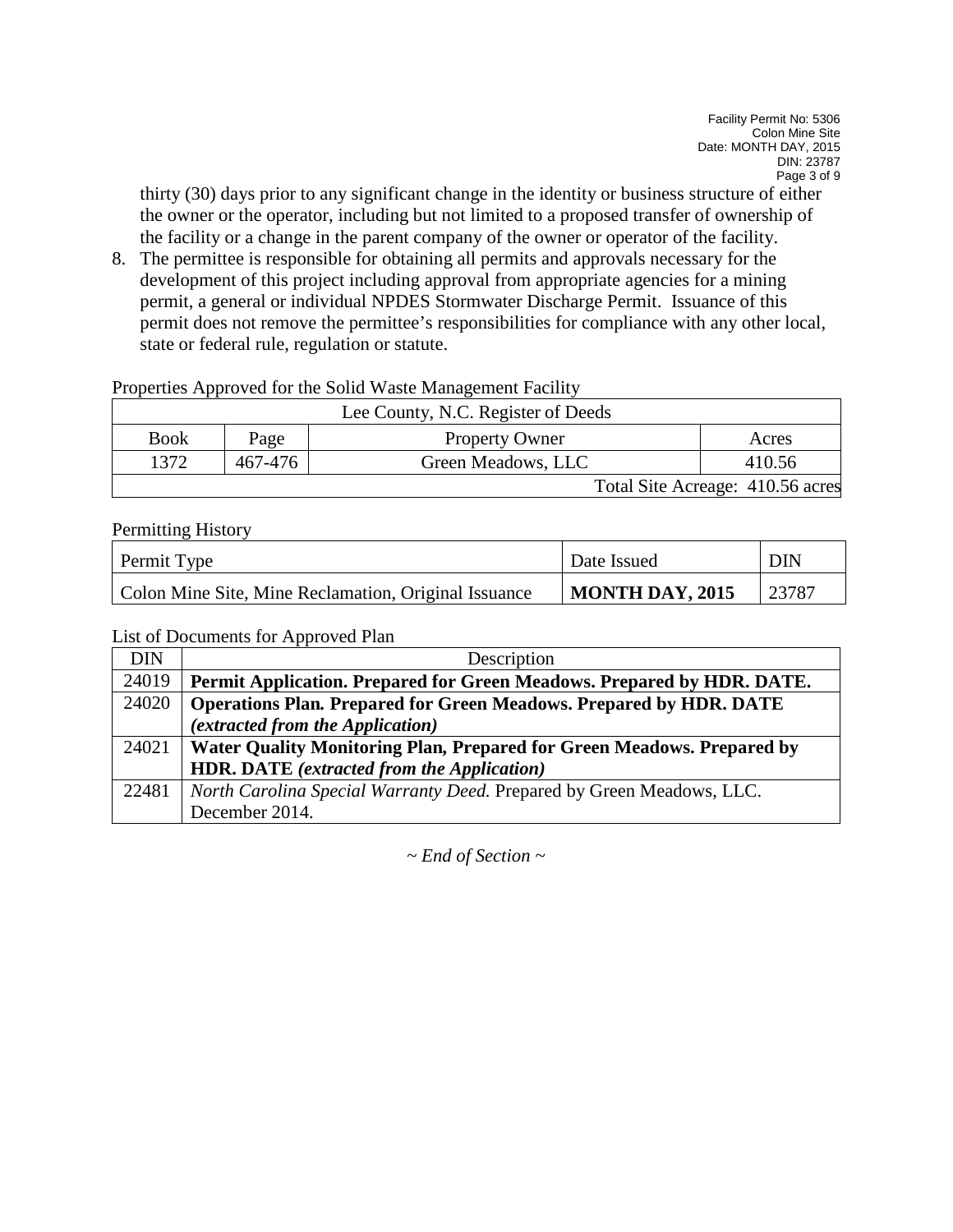## **ATTACHMENT 2**

## CONDITIONS OF CONSTRUCTION

### General

- 1. Upon issuance of this permit any further modification or amendment to approved plans, including the water quality monitoring, sampling, and analysis plans, will require written Section approval prior to implementation.
- 2. Construction of all structural fill phases and cells within this facility must be in accordance with the pertinent approved plans and only for those phases of development approved for construction as described in Attachment 1, List of Documents for the Approved Plan.
- 3. Financial assurance prepared in accordance with §130A-309.221 must be in place and funded in its entirety prior to issuance of the permit. Financial assurance shall be in the amounts specified in the Closure/Post Closure Plan, Calculations G in the approved Permit Application listed in Attachment 1, List of Documents for Approved Plan.
- 4. In areas with streams and/or wetlands, the permittee shall provide to the Section the approved 404/401 from U.S. Army Corps of Engineers and/or the NCDENR Division of Water Resources, in electronic format (pdf) prior to construction in the affected areas.
- 5. Prior to construction of the phase or cell(s) within the phase, all piezometers, borings, and groundwater monitoring wells within the footprint must be properly abandoned in accordance with 15A NCAC 2C .0113 (b)(1) and (d), entitled "Abandonment of Wells".
- 6. In areas where soil is to be undercut, abandoned piezometers, monitoring wells and borings must not be grouted to pre-grade land surface, but to the proposed base grade surface to prevent having to cut excess grout and possibly damage the wells.
- 7. A Licensed Geologist must report any pertinent geological feature(s) exposed during phase or cell excavation. Prior to placing any structural fill liner, the geologist must submit to the Section hydrogeologist a written report that includes an accurate description of the exposed geological feature(s) and effect of the geological feature(s) on the design, construction, and operation of the cell, phase, or unit.
- 8. Within thirty (30) days of the completed permanent abandonment of a piezometer, monitoring well or boring, the well abandonment record (Division of Water Resources Form GW-30) and any additional information included in the abandonment record must be submitted to the Section in electronic format (pdf). The well abandonment records must be submitted to the Section in accordance with 15A NCAC 2C .0114(b) and be certified by a Licensed Geologist.
- 9. A Licensed Geologist must supervise installation of groundwater monitoring wells and surface water sampling stations.
- 10. Within 30 days of completed construction of each new groundwater monitoring well, a well construction record (Division of Water Resources Form GW-1b), typical well schematic, boring log, field log and notes, and description of well development activities must be submitted to the Section in electronic format (pdf). Any modification to the approved water quality monitoring plan must be submitted to the Section Hydrogeologist for review.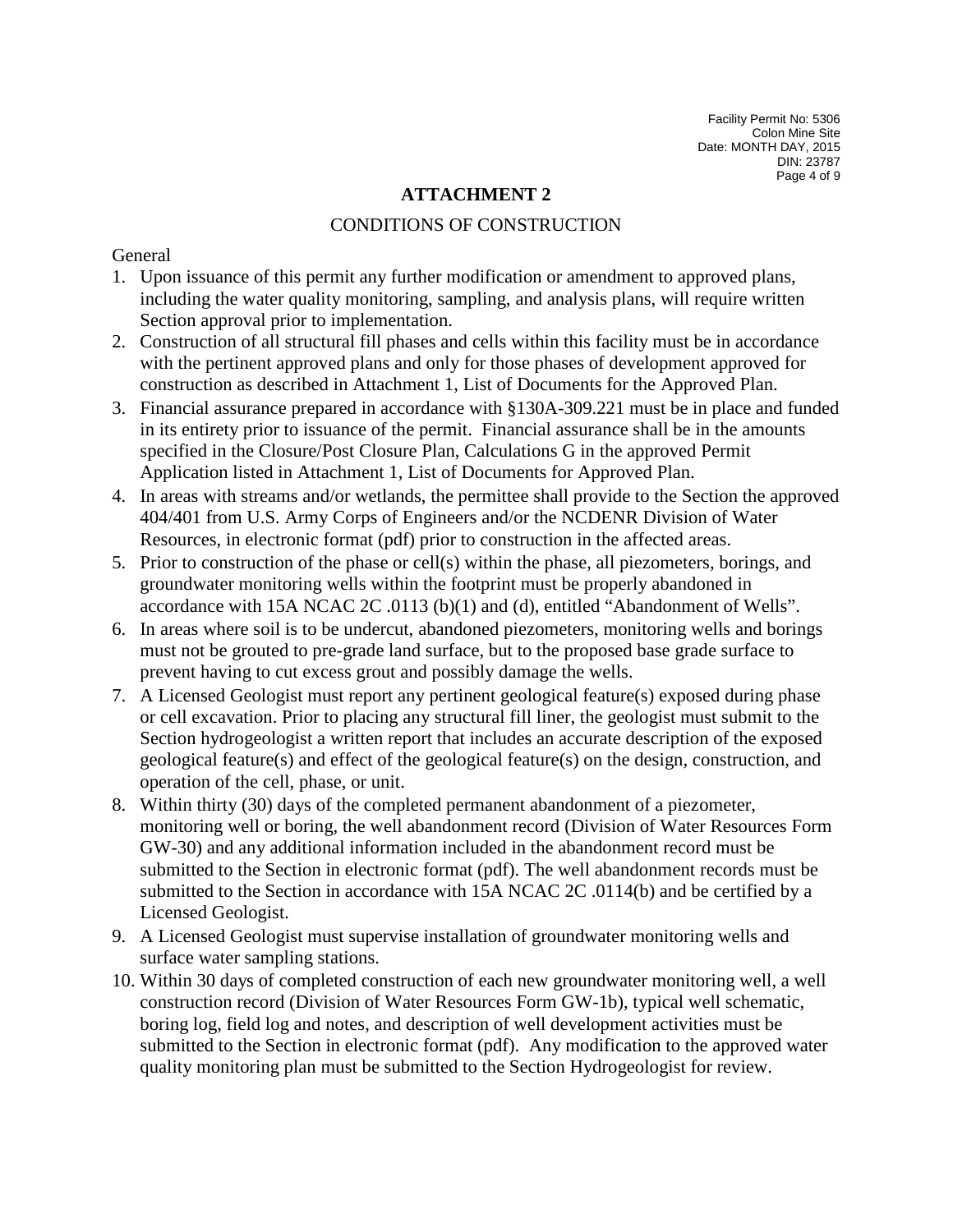Facility Permit No: 5306 Colon Mine Site Date: MONTH DAY, 2015 DIN: 23787 Page 5 of 9

- 11. The permittee must submit a plan sheet-sized, scaled topographical map, showing the location and identification of new, existing and abandoned groundwater monitoring wells and piezometers in electronic format (pdf).
- 12. Burning of land-clearing debris generated on site as a result of construction activities requires approval by the Section prior to initiating the burn. In addition, the facility must ensure the activity is in compliance with all air pollution and open burning laws, regulations, and ordinances.
- 13. All sedimentation and erosion control activities must be conducted in accordance with the Sedimentation Control Act N.C.G.S. §113A-50, et seq., rules promulgated under 15A NCAC 4, and mining permit, whichever is applicable. The facility must furnish a copy of the approved Sedimentation and Erosion Control Plan from the Land Quality Section of the NCDENR Division of Mining, Energy and Land Resources (DEMLR) to the Section prior to earth disturbing activities and/or commencement of construction.
- 14. All required sedimentation and erosion control measures must be installed and operable to mitigate excessive on-site erosion and to prevent silt from leaving the area of the structural fill unit during the service life of the facility.
- 15. Facility construction, operations or practices must not cause or result in a discharge of pollution, dredged material, and/or fill material into waters of the state in violation of the requirements under Sections 401 and 404 of the Clean Water Act, as amended.
- 16. Modifications to the approved sedimentation and erosion control activities require approval by the NCDENR DEMLR Land Quality Section. The Section must be notified of any sedimentation and erosion control plan modifications.
- 17. The following conditions must be met prior to approval for operation of the initial phase, cell or construction sequence of the structural fill;
	- a. A leachate disposal permit must be provided, in electronic format (pdf).
	- b. The permittee must contact the Section, arrange, hold and document a pre-operative meeting with key operations personnel and representatives of the Section.
- 18. The pre-operative conditions of Attachment 3 must be met prior to placing coal combustion products in a newly constructed area. See Attachment 3, Condition 24.

*~ End of Section ~*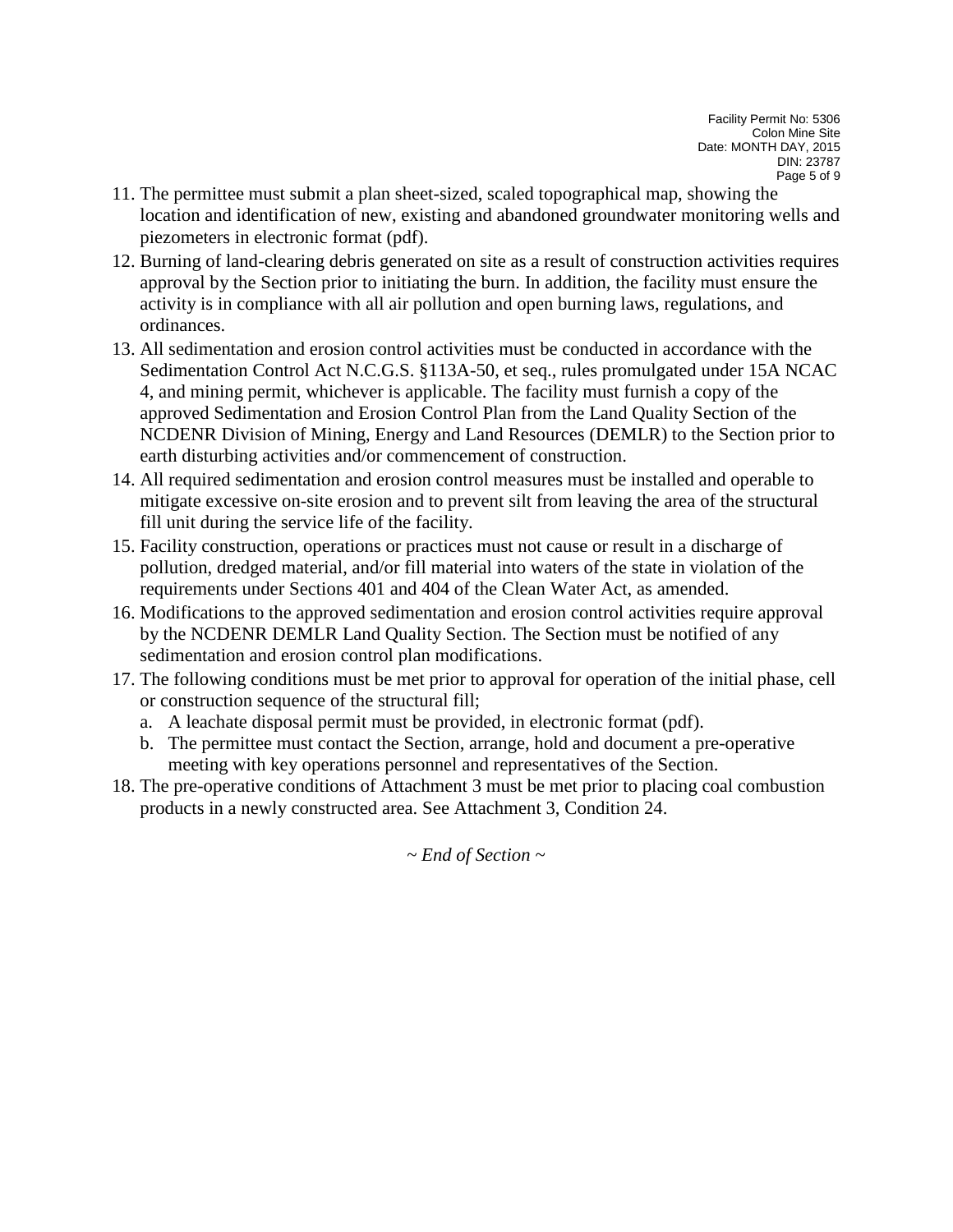Facility Permit No: 5306 Colon Mine Site Date: MONTH DAY, 2015 DIN: 23787 Page 6 of 9

## **ATTACHMENT 3**

## CONDITIONS OF OPERATIONS

#### General

- 1. Upon issuance of the permit, any further modification or amendment to approved plans will require Section approval prior to implementation.
- 2. Financial assurance must be continuously maintained for the duration of the facility in accordance with §130A-309.221. The owner and operator must annually adjust cost estimates for inflation.
- 3. Copies of this permit, the approved plans, and all records required to be maintained in the operating record by the permittee must be maintained at the facility, unless otherwise approved by the Section, and made available to the Section upon request during normal business hours.
- 4. All forms, reports, maps, plans, and data submitted to the Section must include an electronic (pdf) copy.

### Monitoring

- 5. Monitoring and Reporting shall be accomplished in accordance with the approved Operations Plan listed in Attachment I, List of Documents for the Approved Plan.
- 6. Prior to placement of waste, at a minimum one (1) independent background sample from each of the compliance groundwater monitoring wells and surface water sampling locations shall be sampled and analyzed for constituents listed in the approved Water Quality Monitoring Plan listed in Attachment 1, List of Documents for Approved Plan**.**
- 7. Compliance groundwater monitoring wells, surface water locations and leachate monitoring ports shall be sampled semi-annually and analyzed for constituents listed in the approved Water Quality Monitoring Plan listed in Attachment 1, List of Documents for Approved Plan.
- 8. A readily accessible unobstructed path shall be cleared and maintained so that four-wheel vehicles may access monitoring locations, at all times.
- 9. A field log book which details all development, sampling, repair, and all other pertinent activities associated with each groundwater sampling location shall be kept as part of the permanent facility record.

## Coal Combustion Products

- 10. The permit holder shall establish financial assurance that will ensure that sufficient funds are available for facility closure, post-closure maintenance and monitoring, any corrective action that the Department may require, and to satisfy any potential liability for sudden and nonsudden accidental occurrences, and subsequent costs incurred by the Department in response to an incident at a structural fill project, even if the applicant or permit holder becomes insolvent or ceases to reside, be incorporated, do business, or maintain assets in the State.
- 11. Coal combustion products shall be collected and transported in a manner that will prevent nuisances and hazards to public health and safety. Coal combustion products shall be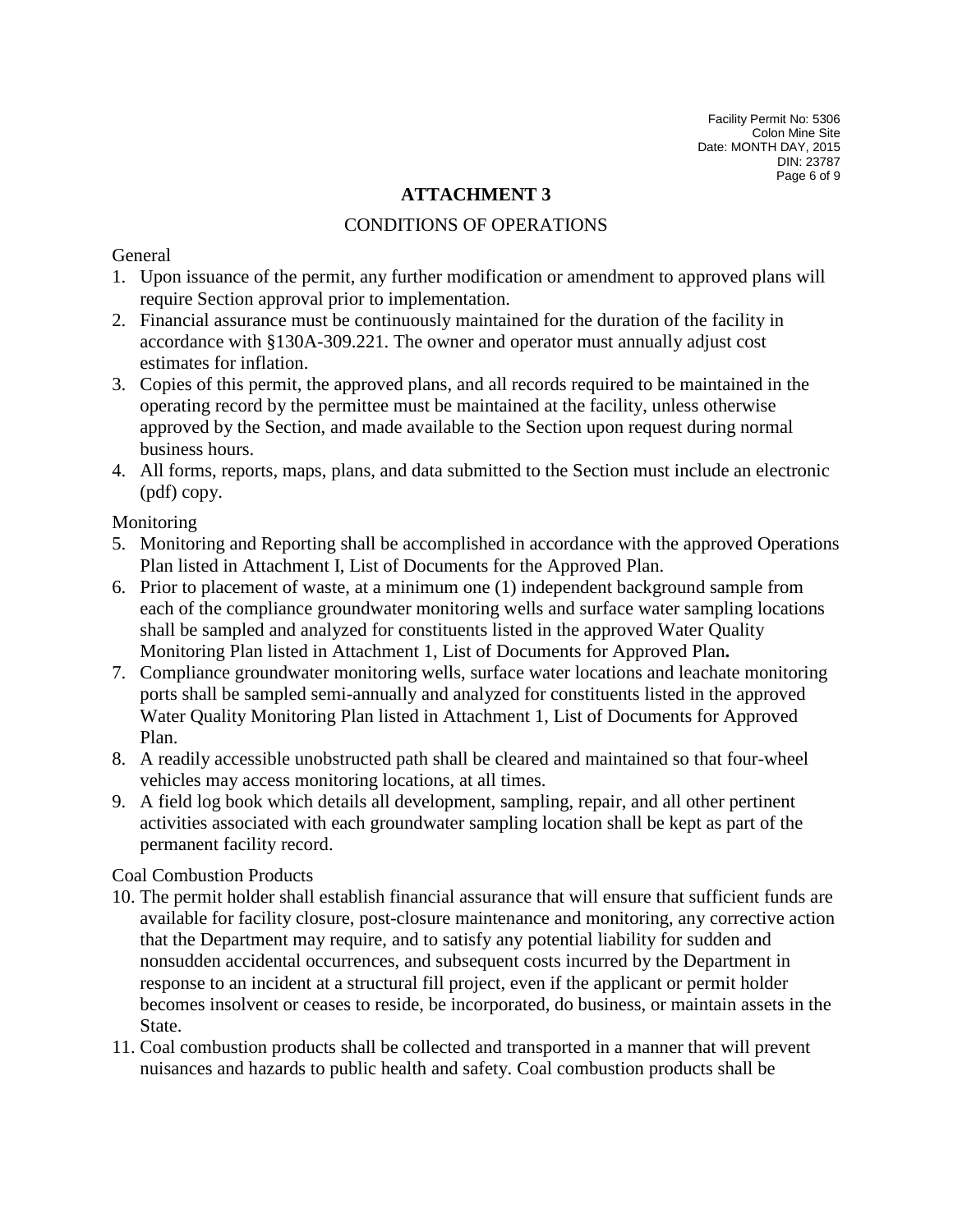moisture conditioned, as necessary, and transported in trucks with adequate measures to prevent dusting.

- 12. The structural fill project shall be operated with sufficient dust control measures to minimize airborne emissions and to prevent dust from creating a nuisance or safety hazard and shall not violate applicable air quality regulations.
- 13. Coal combustion products utilized on an exterior slope of a structural fill shall not be placed with a slope greater than 3.0 horizontal to 1.0 vertical.
- 14. Coal combustion product must not be placed in standing water. Surface water must be diverted away from the operational area and must not be impounded over or in coal combustion product.
- 15. Water that contacts coal combustion residual shall be leachate and handled as such. Leachate must be properly managed on site using best management practices.
- 16. The coal combustion product structural fill project shall be effectively maintained and operated as a non-discharge system to prevent discharge of leachate to surface water resulting from the project.
- 17. The coal combustion product structural fill project shall be effectively maintained and operated to ensure no violations of groundwater standards adopted by the Commission pursuant to Article 2L of Chapter 143 of the General Statutes due to the project.
- 18. The coal combustion products generator location must be provided for each generator site, in electronic format (pdf) and maintained in the facility operating record.
- 19. A Toxicity Characteristic Leaching Procedure (TCLP) analysis report must be submitted for each new coal combustion products generator site identified, each change in source at a generator, and a minimum of once per year from each generator and each source at said site, in electronic format (pdf)and maintained in the facility operating record.

Specific Conditions

- 20. This structural fill is mine reclamation under the state mining act and shall be subject to the terms and conditions of Mining Permit No. 53-05.
- 21. This permit approves the operation of Cells 1 through 5 and any sub-cells of the structural fill as well as the onsite environmental management and protection facilities as described in the approved plans. Operation of cells or subcells is subject to the pre-operative conditions of this attachment.
- 22. This permit shall expire **MONTH DAY, 2025**. A request to extend the life of the permit must be submitted to the department not later than **MONTH DAY, YEAR (***six months before***)**.
- 23. This permit is subject to review by **MONTH DAY, 2020**. The permit must request the fiveyear limited review on or before **MONTH DAY, YEAR (***six months before***)**. A five-year review of the 10-year permit includes review of the facility plans, operations plan, closure plan, post-closure plan, financial assurance cost estimates, environmental monitoring plans and any other applicable plans for the facility.
- 24. The following conditions must be met prior to approval for operation of any phase, cell or construction sequence of the structural fill;
	- a. Financial assurance must be made current if any adjustment is warranted.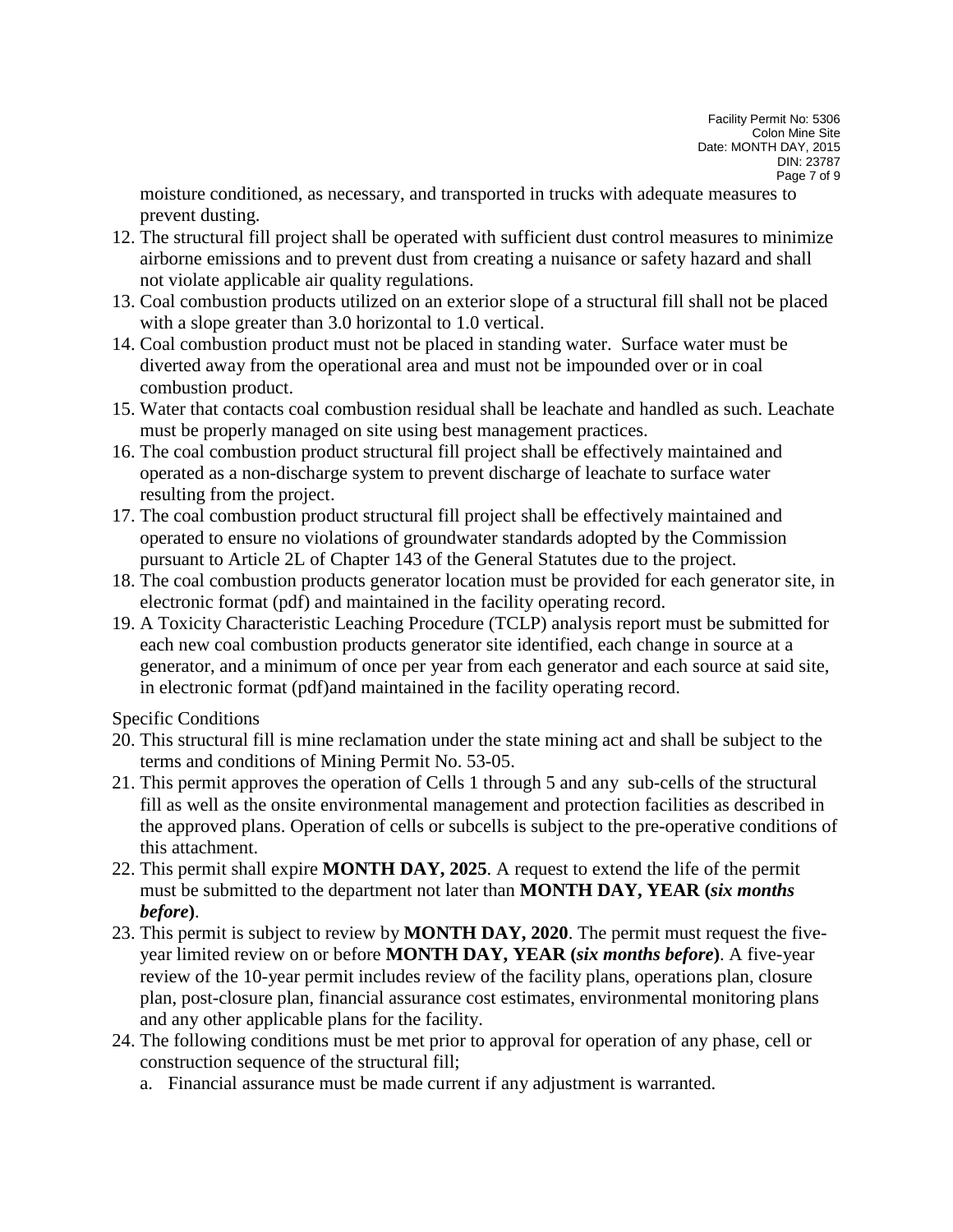Facility Permit No: 5306 Colon Mine Site Date: MONTH DAY, 2015 DIN: 23787 Page 8 of 9

- b. A construction quality assurance documentation report shall be prepared in accordance with the approved plan and submitted to the Section for review prior to placement of coal ash.
- c. New groundwater monitoring wells associated with each new phase or cell shall be installed and background sampling shall be completed for the constituents listed in the approved Water Quality Monitoring Plan listed in Attachment 1, List ofDocuments for Approved Plan.
- 25. The following table lists the estimated coal combustion product capacity, acreage and status details for the structural fill.

| Cell           | Area (acres)              | <b>Status</b>                                                     |
|----------------|---------------------------|-------------------------------------------------------------------|
|                | 22.4                      | Proposed                                                          |
| 2              | 15.3                      | Proposed                                                          |
| 3              | 19.3                      | Proposed                                                          |
| $\overline{4}$ | 31.9                      | Proposed                                                          |
|                | 29.4                      | Proposed                                                          |
|                | Total area $-118.3$ acres | Note: CCP capacity $-7.25$ million cubic yards (1.25 tons per cy) |

- 26. On or before August 1 annually, the Permittee must submit an annual facility report to the Section, on forms prescribed by the Section.
	- a. The reporting period shall be for the previous year beginning July 1 and ending June 30.
	- b. The owner or operator must maintain a record of the amount of coal combustion residues received at the structural fill, compiled on a monthly basis. Scales must be used routinely to weigh the amount of waste received.
	- c. A measurement of volume utilized in the structural fill cells must be performed during the second quarter of the calendar year. The date and volumes, in cubic yards, must be included in the report.
	- d. The amount of coal combustion products (tons), placed in the structural fill cells from **MONTH DAY, 2015** through the date of the annual volume survey must be included in the report.

*~ End of Section ~*